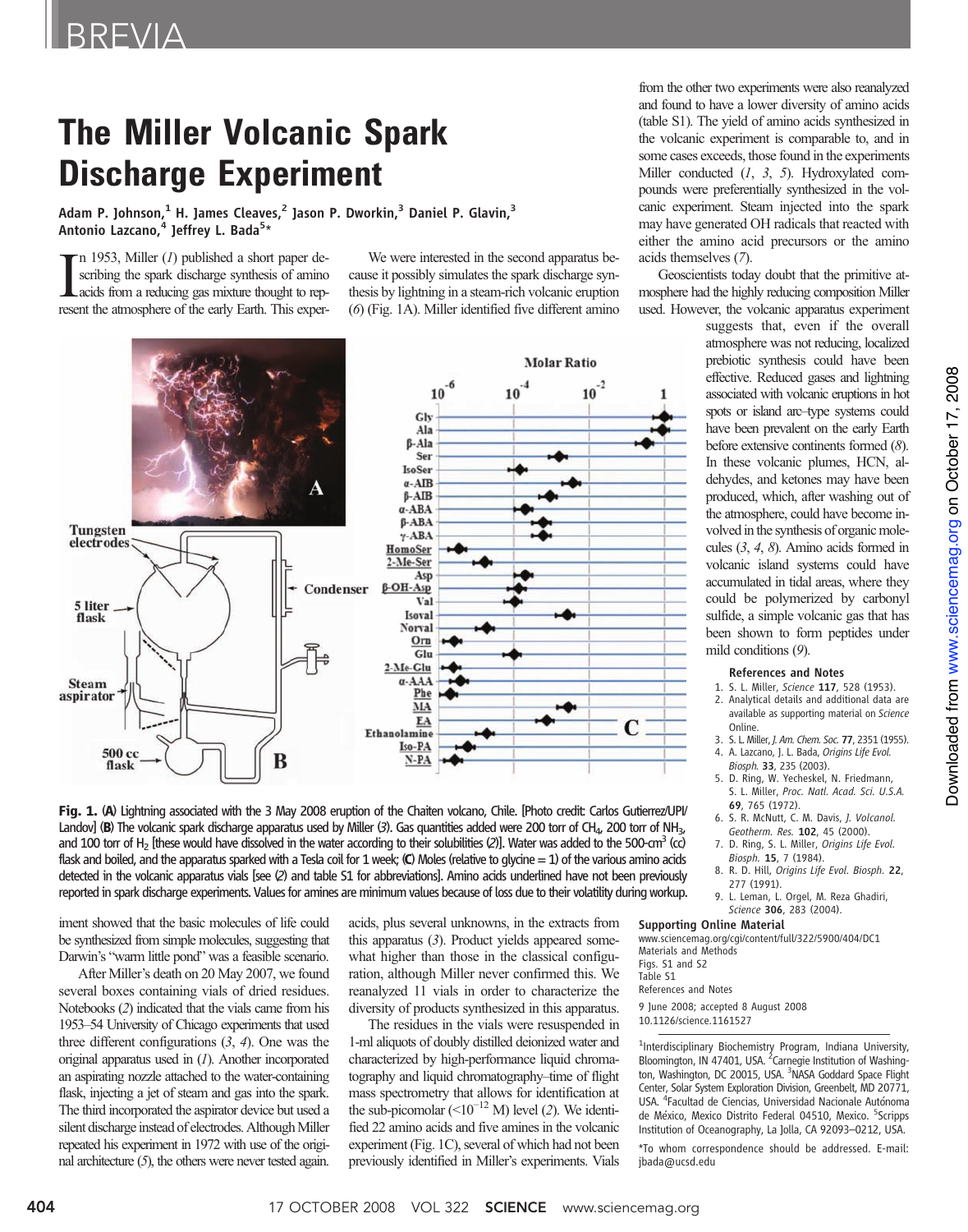www.sciencemag.org/cgi/content/full/322/5900/404/DC1



# Supporting Online Material for

## **The Miller Volcanic Spark Discharge Experiment**

Adam P. Johnson, H. James Cleaves, Jason P. Dworkin, Daniel P. Glavin, Antonio Lazcano, Jeffrey L. Bada\*

\*To whom correspondence should be addressed. E-mail: jbada@ucsd.edu

Published 17 October 2008, *Science* **322**, 404 (2008) DOI: 10.1126/science.1161527

### **This PDF file includes:**

Materials and Methods Figs. S1 and S2 Table S1 References and Notes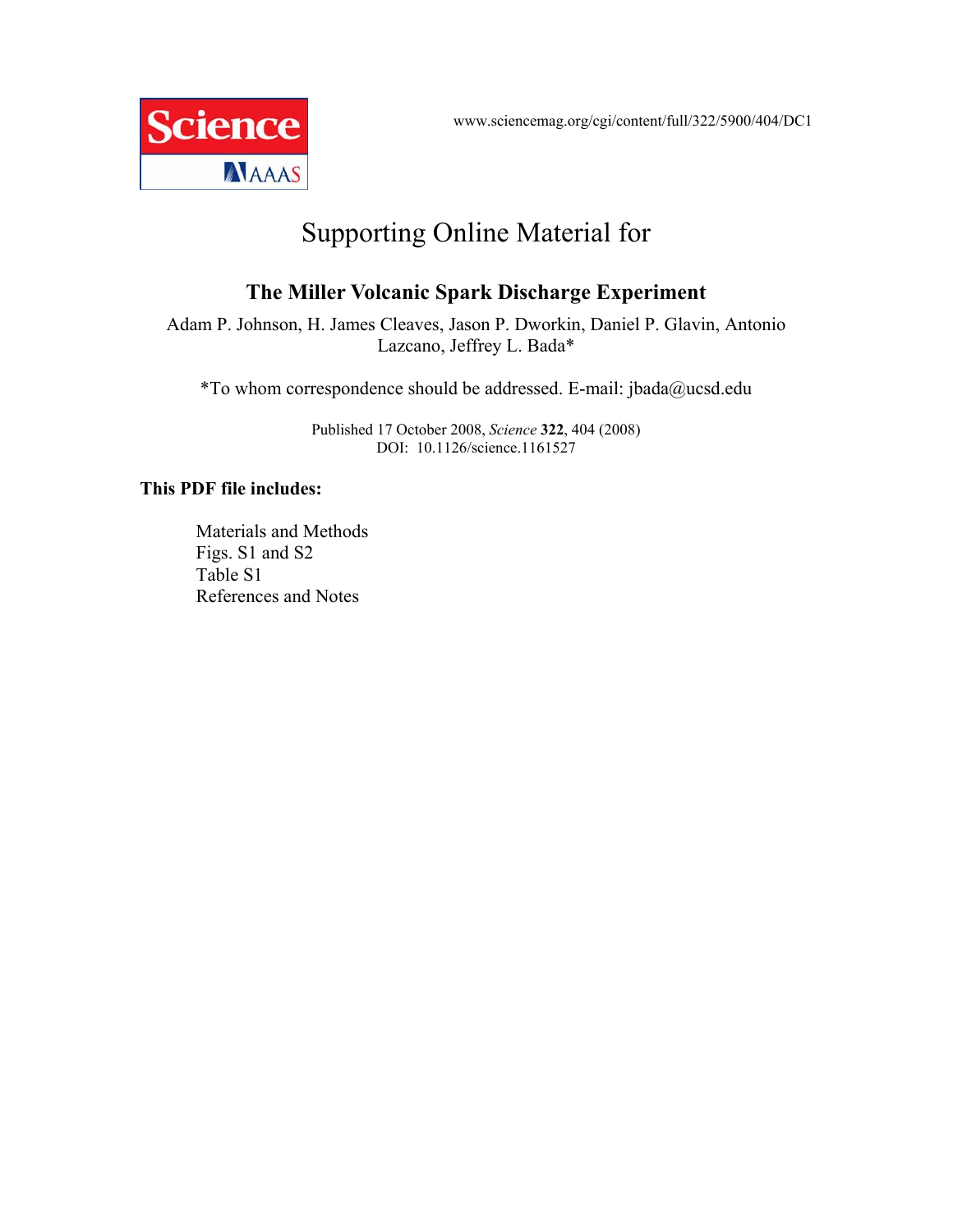## **Supplementary Online Material The Miller Volcanic Spark Discharge Apparatus**

Adam P. Johnson<sup>1</sup>, H. James Cleaves<sup>2</sup>, Jason P. Dworkin<sup>3</sup>, Daniel P. Glavin<sup>3</sup>, Antonio Lazcano<sup>4</sup> and Jeffrey L. Bada<sup>5\*</sup>

<sup>1</sup> Interdisciplinary Biochemistry Program, Indiana University, Bloomington, IN 47401

<sup>2</sup> Carnegie Institution for Science, Washington, DC 20015–1305, USA

<sup>3</sup> NASA Goddard Space Flight Center, Solar System Exploration Division, Greenbelt, MD 20771

4 Facultad de Ciencias, UNAM, Mexico D.F. 04510, Mexico

5 Scripps Institution of Oceanography, La Jolla, CA 92093-0212, USA

\* To whom correspondence should be addressed: E-mail: jbada@ucsd.edu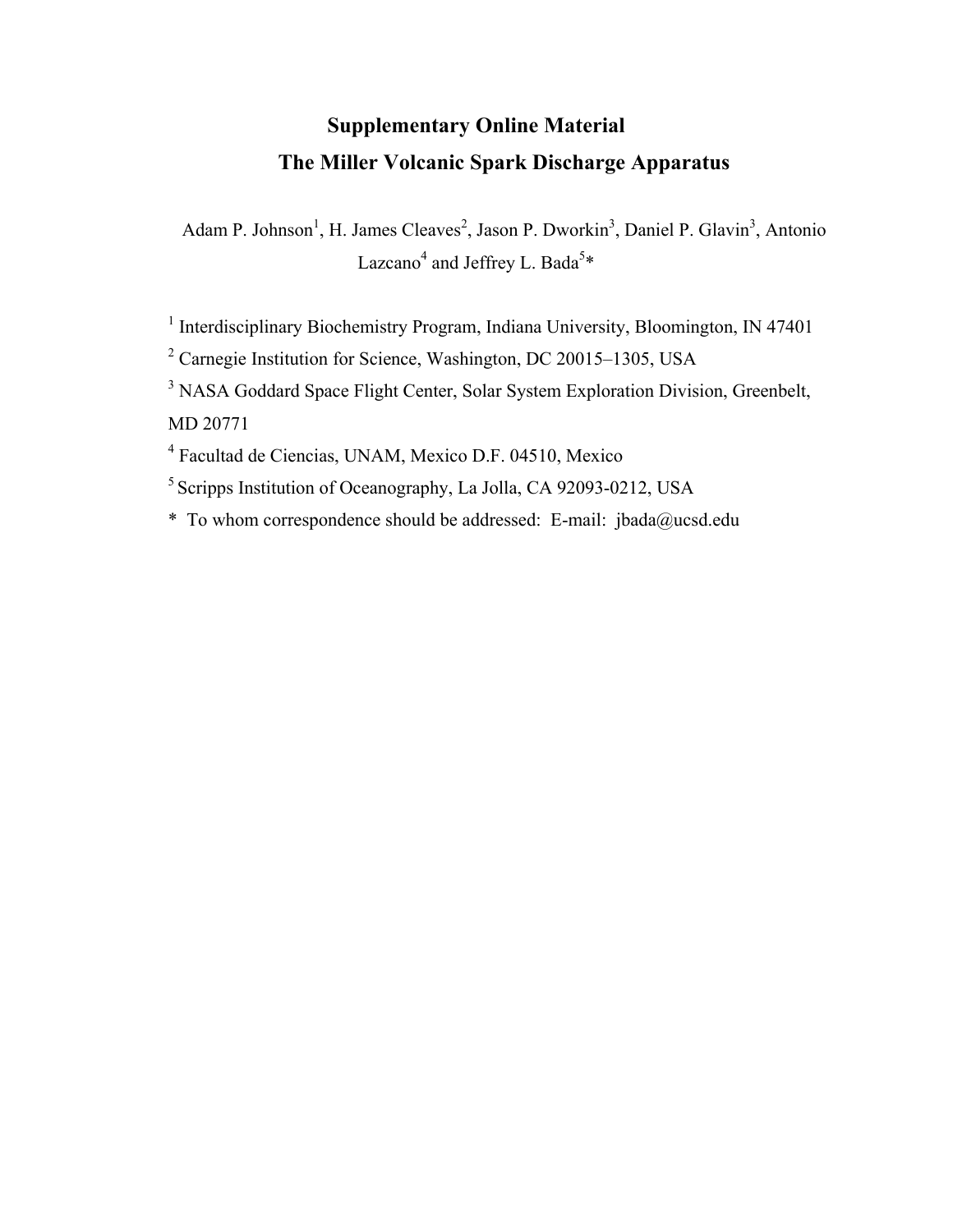#### **MATERIALS AND METHODS**

#### **Identification of Vials and Experimental Description**

The original samples were found stored in labeled four-dram vials; they were catalogued and identified by consulting Miller's original laboratory notebooks [S1]. The samples chosen for analysis came from the three experiments reported in Miller's PhD thesis at the University of Chicago [S2] and published in 1955 [S3]. The three runs represent three different apparatus used in the experiment [S3, S4]. One was the classic Miller spark discharge apparatus; another incorporated an aspirating nozzle to increase the gas flow rate through the apparatus and the third incorporated the aspirator device, but in place of the spark discharge electrodes it used a silent discharge device. The experimental design used in the original experiments includes the gases  $CH<sub>4</sub>$ , NH<sub>3</sub>, and H<sub>2</sub> at 200, 200 and 100 torr, respectively, with 500mL water. The gases would have dissolved in the water according to their individual solubility [S5] in the order  $NH_3 \gg CH_4$  $>$  H<sub>2</sub>. The solution was boiled and the apparatus sparked with a Tesla coil for one week.

### **Chemicals and Reagents**

All glassware and sample handling tools were rinsed with Millipore water, wrapped in aluminum foil, and then heated in air at 500ºC overnight. All of the chemicals used in this study were purchased from Sigma-Aldrich and Fisher Scientific. A stock amino acid solution  $(\sim 10^{-6}$ M) was prepared by mixing individual standards (97-99% purity) in Millipore (18.2 Mohm) water. The o-phthaldialdehyde/N-acetyl-L-cysteine (OPA/NAC) reagent used as a chemical tag for enantiomeric separation and fluorescence detection of primary amine compounds was prepared by dissolving 4 mg OPA in 300 µl methanol (Fisher Optima), and then adding 685 µl 0.1M sodium borate buffer (pH 9) and 15  $\mu$ 1 M NAC. The sodium tetraborate decahydrate  $(Na<sub>2</sub>B<sub>4</sub>O<sub>7</sub>*10H<sub>2</sub>O)$  powder (SigmaUltra, 99.5-100% purity) used to prepare the sodium borate buffer was heated in air at 500ºC for 3 h to reduce amine contamination in the reagent. A 0.1 M hydrazine (NH<sub>2</sub>NH<sub>2</sub>) solution used to remove excess OPA after derivatization was prepared by double vacuum distillation of anhydrous hydrazine (98% purity) and subsequent dilution in water. The 6M HCl was double-distilled, and the ammonium formate buffer used in the LC-ToF-MS analyses was prepared by NH4OH titration of a 50mM formic acid solution to pH 8. A 1 µM phenolphthalein solution in acetonitrile with 0.1% formic acid was used for mass calibration of the Time-of-Flight Mass Spectrometer (ToF-MS) via an independent electrospray emitter.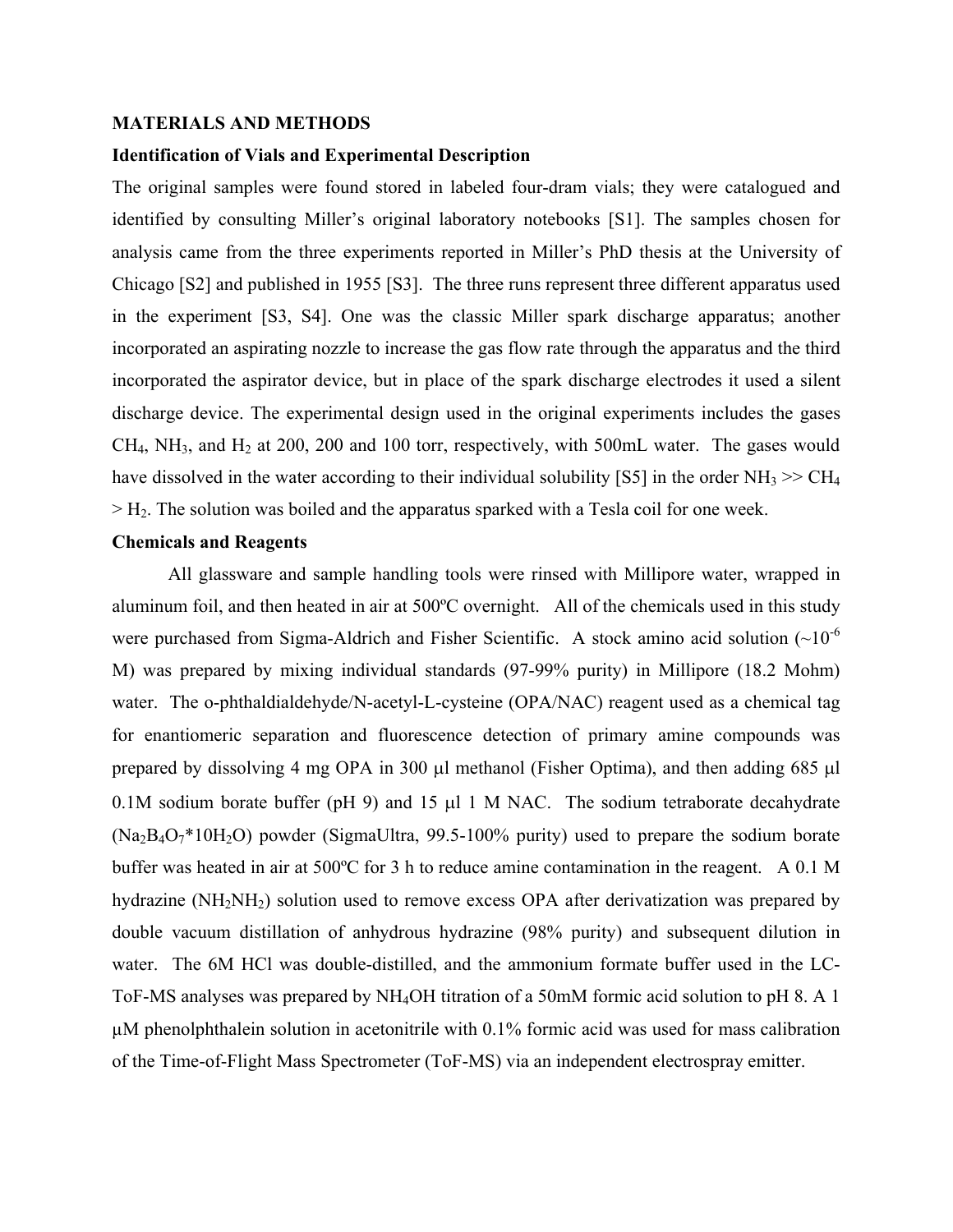#### **High Performance Liquid Chromatography with UV Fluorescent Detection**

The residues in the various vials were re-suspended by vortex stirring and sonication into 1mL aliquots of doubly-distilled water and diluted from initial stock concentrations according to optimal fluorescent signal response.

Amino acid primary amines were separated and detected using a  $5 \mu m \times 250 \mu m$  C-18 reverse phase HPLC column (*Phenomenex*) with a Shimadzu RF-535 fluorescence detector  $(\lambda_{ex}=340 \text{ nm}, \lambda_{em}=450 \text{ nm})$  as their o-phthaldialdehyde/N-acetyl-L-cysteine (OPA/NAC) derivatives [S6]. OPA/NAC was prepared as follows; 4 mg OPA was dissolved in 300  $\mu$ L methanol prior to addition of 250  $\mu$ L 0.4M sodium borate (pH 9.4), 435  $\mu$ L water and 15  $\mu$ L 1M NAC. Buffer flow rate was 1 ml/min with gradients optimized for separation of glycine,  $\beta$ alanine and several isomers of amino-butyric and amino-iso-butyric acids. Buffers were Optima grade Methanol (A) and 0.05M sodium acetate with 8% methanol (pH 9) (B).

Fractions of each sample were dried down twice with 0.4 M sodium borate buffer (pH 9.4) and re-suspended in 20  $\mu$ L distilled water prior to 1 and 15 minute derivatization with 5  $\mu$ L OPA/NAC; increase in reaction time from 1 to 15 minutes ensured complete recovery of  $\alpha$ substituted amino acids [S6]. Reactions were quenched with 0.05 M sodium acetate buffer (pH 5.5) to a final volume of 500  $\mu$ L and immediately analyzed. Recovery of DL norleucine internal standard was >99%. Analyses of secondary amines such as sarcosine, imino-diacetic acid and imino-acetic propanoic acid, which are not reactive with OPA/NAC, are not reported. Concentrations of unknowns were determined from bracketed calibrations of known amino acid standards based on peak area.

### **Liquid Chromatography with UV Fluorescence Detection and Time of Flight-Mass Spectrometry (LC-FD/ToF-MS)**

A fraction of each residue was prepared and derivatized as described above. The derivatization reaction was quenched after 1 min at room temperature with 75  $\mu$ l of 0.1M hydrazine hydrate, and the solution was loaded into the LC-FD auto sampler carousel at 4ºC within a few minutes of analysis.

Amino acid derivatives and their enantiomeric ratios in the Miller extracts and procedural blanks were analyzed after chemical derivatization by LC-FD/ToF-MS. The LC-FD was a Waters ACQUITY system with a 1.7 µm particle 2.1x150 mm Waters BEH Phenyl-Hexyl column at  $10^{\circ}$ C and a flow of 0.15 mL/min. For additional details on the Waters LCT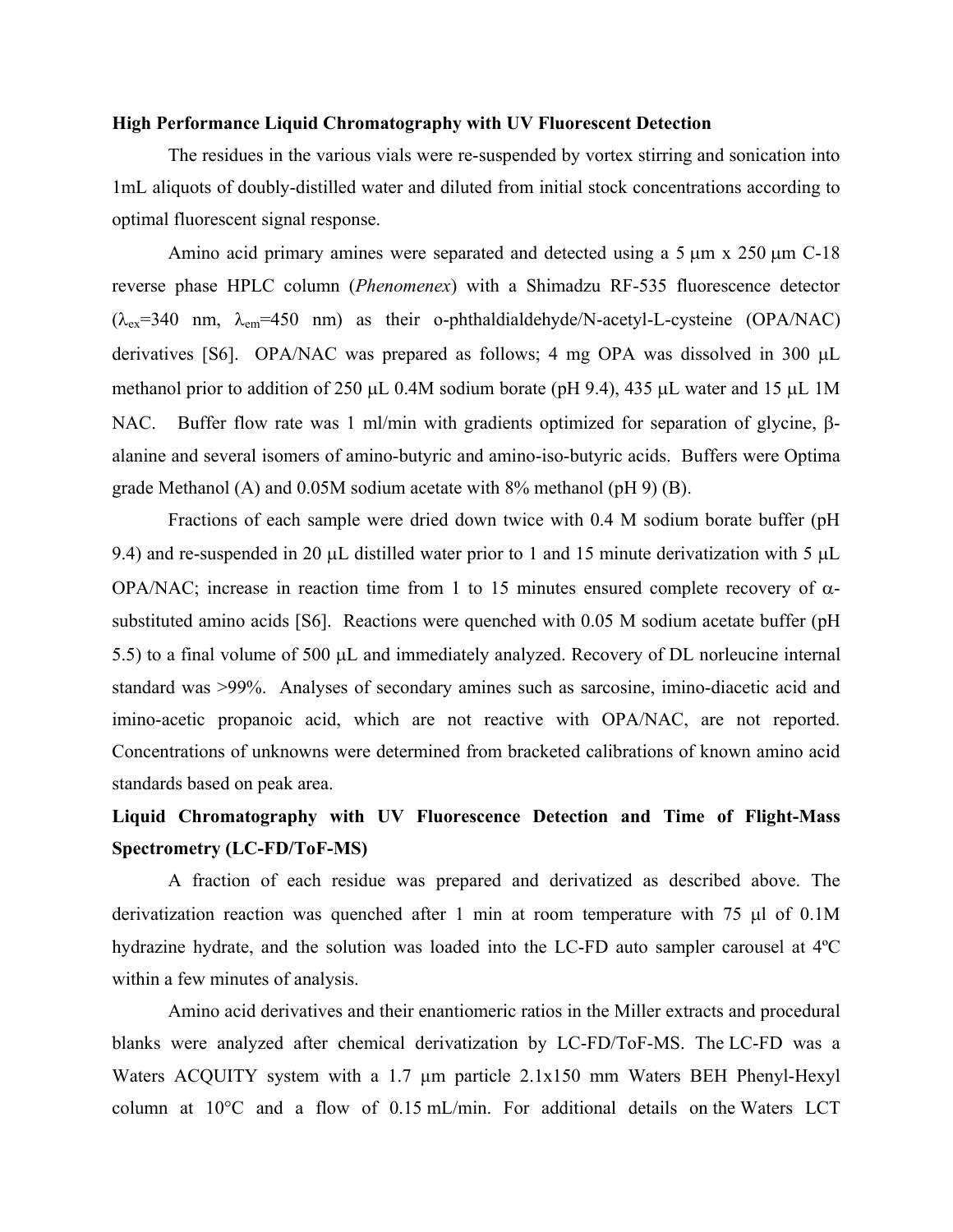Premier ToF-MS instrument and operation parameters used in these analyses see [S6]. The gradient was A (pH 8 50 mM ammonium formate with 8% methanol buffer) into B (methanol) with the 0-35 min, 0-55% B; 35-45 min, 55-100% B. The instrument was optimized for maximum sensitivity of OPA/NAC primary amine derivatives in the 300-450 m/z range with detection limits in the sub-femtomole  $({\sim}10^{-15}$  to  $10^{-16}$  moles) range. In addition to identifying the major fluorescent peaks present in the LC-FD/ToF-MS chromatograms by retention time and mass, we also searched for the masses corresponding to C2-C6 amino acids and C1-C6 amines by plotting the exact mass of each compound, with a  $\sim$ 20 ppm window, over the elution time.

#### **RESULTS AND DISCUSSION**

 Example chromatograms of the analyses of the extracts from the various apparatus are shown in **Fig. S1**. The greater diversity of amino acids synthesized in the volcanic spark discharge apparatus is clearly apparent. The extracts from apparatus one may not be complete. **Fig. S2** shows the identification of D, L-2-methylglutamic acid in the Apparatus 2 extract using LC-FD/ToFMS analysis. A summary of the amounts (relative to glycine  $= 1$ ) of the amino acids and amines detected in the extracts from each apparatus is given in **Table S1**. Besides the amino acids listed, several 6-carbon amino acids were also detected but these were not quantified. Amino acids with chiral centers were racemic within the precision of the measurements.

We were not able to calculate actual yields for each experiment because there was no record of how much of the water from various experiments was saved. However, Miller (S2, S3) gave the yields of glycine (based on carbon added as methane) from the three apparatus as 2.1 %, 1.8 %, and 0.4 %, respectively. The actual yields of the various amino acids can thus be calculated based on these values.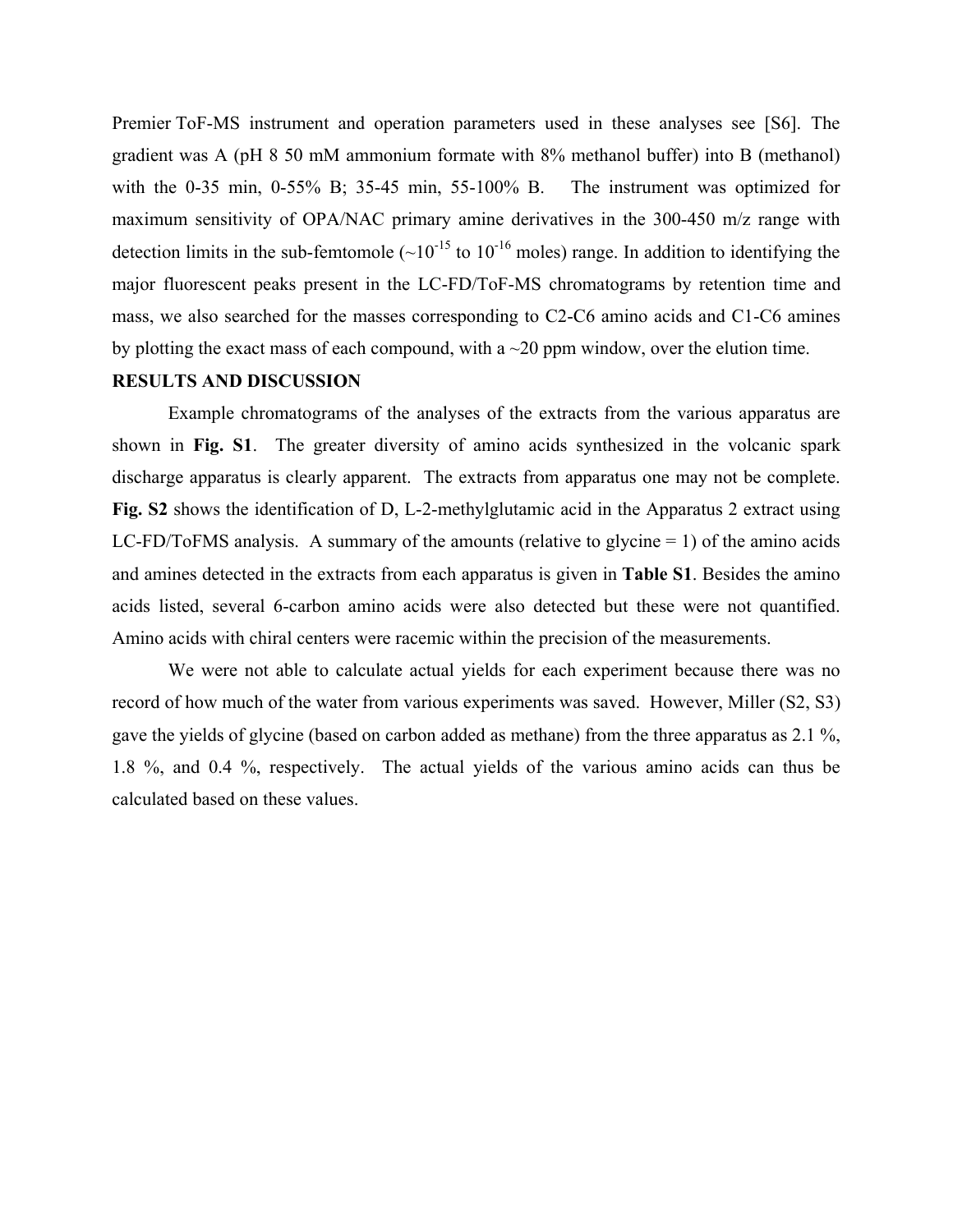

**Fig. S1:** Representative cumulative HPLC chromatograms for: (A) classic apparatus design: (B) volcanic apparatus design; (C) silent discharge apparatus design: and (D) an amino acid standard: peak identifications  $1-D$ ,  $L$ -Asp;  $2-L$ ,  $D$ -Glu;  $3-D$ ,  $L$ -Ser;  $4$ -Gly;  $5-\beta$ -Ala; 6-y-ABA; 7-D,L- $\beta$ -AIB; 8-D,L-Ala; 9-D,L- $\beta$ -ABA; 10- $\alpha$ -AIB; 11-D,L- $\alpha$ -ABA; 12-D,L-Isovaline; 13-D,L-Norleucine. (\* are unidentified peaks); and (E) a procedural blank. Note: (A), (B) and (C) are summed signals from multiple fractions and various dilutions chosen in order to optimize signal intensity; peak heights and/or areas are not representative of total recovery and are meant only as a qualitative analysis of diversity between the three.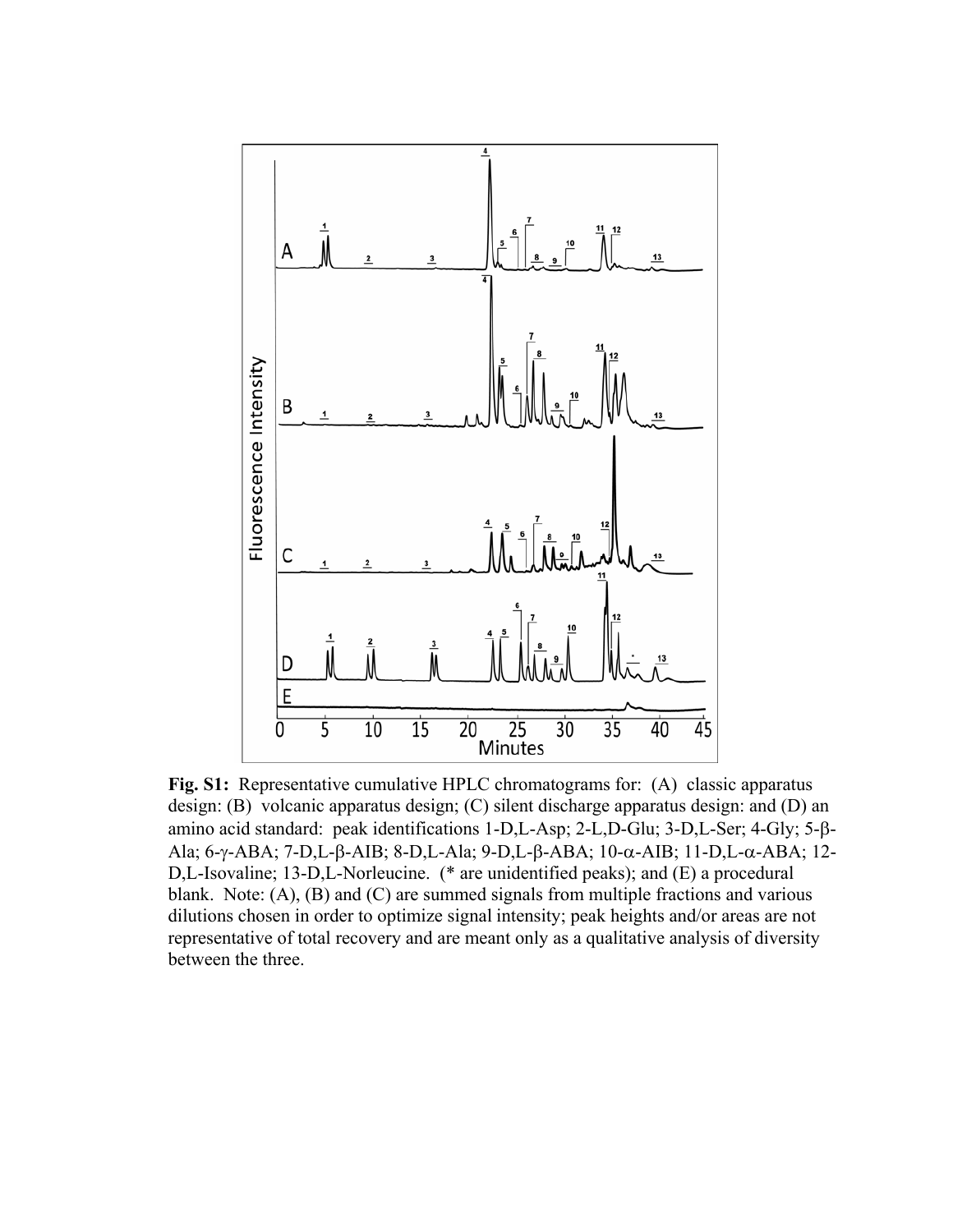

**Fig. S2:** An example of the use of LC-MS to identify compounds in the various extracts. a.) Fluorescence HPLC traces of the 0-12.5 min region (y-axis is fluorescence intensity) of an OPA/NAC derivatized authentic D, L-2-methylglutamic acid standard (top), extract from Apparatus 1 (second trace from top), extract from Apparatus 2 (third trace from top), and a water blank (bottom trace); b.) m/z 423.123 LC-FD/ToF-MS traces of the 0- 12.5 minute region (y-axis is relative signal intensity); c.) 400-500 amu mass spectra of the 9.6 minute region of the LC-FD/ToF-MS chromatogram corresponding to 2-MeGlu (y-axis is relative signal intensity). The pure individual D and L enantiomeric standards were not available to identify the peaks corresponding to the 2-MeGlu enantiomers. Note that the extract of apparatus 3 was not analyzed by LC-ToF-MS.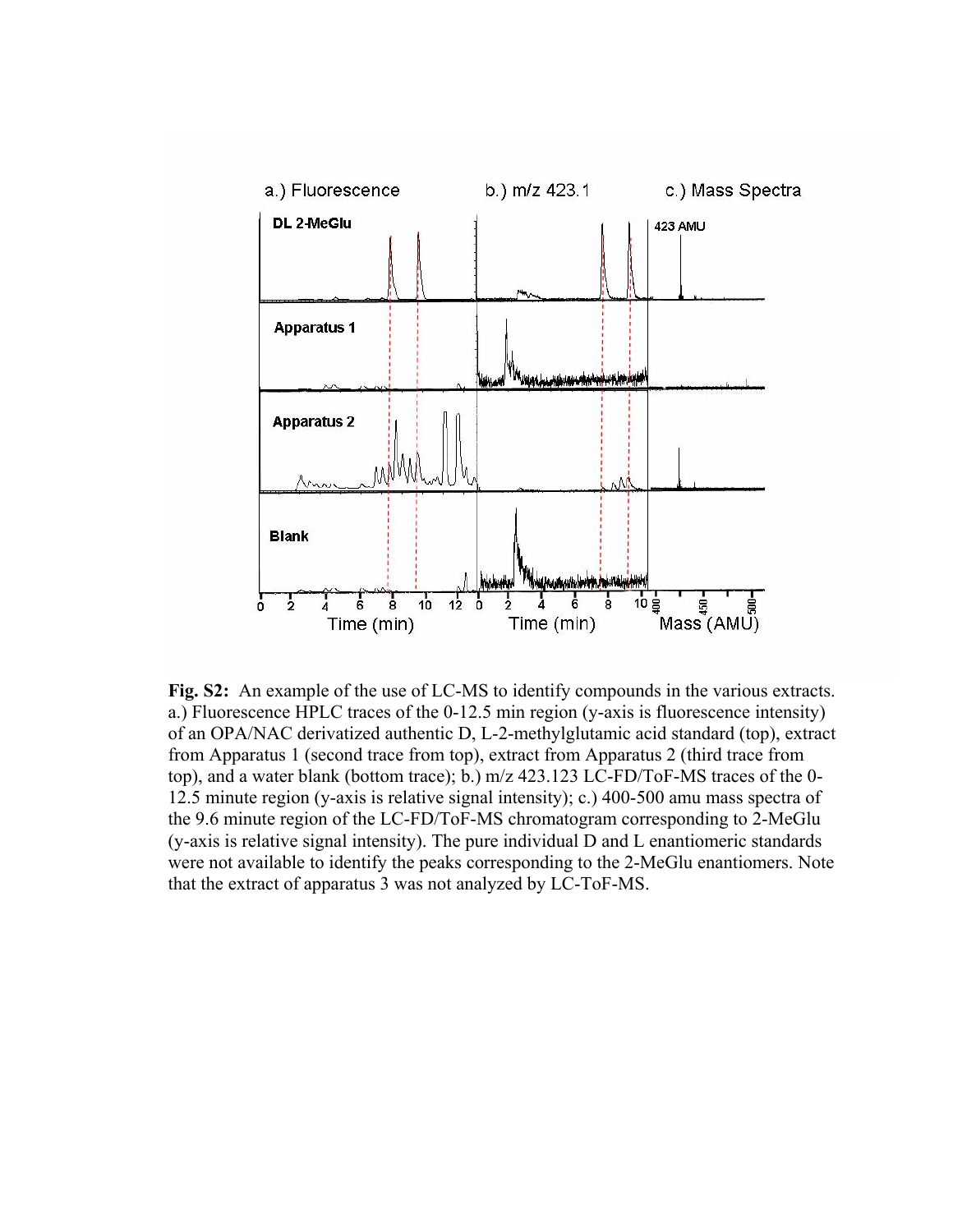|                                                         | <b>Apparatus</b><br>One | <b>Apparatus</b><br>Two | <b>Apparatus</b><br>Three |
|---------------------------------------------------------|-------------------------|-------------------------|---------------------------|
| Glycine<br>(Gly)                                        |                         | 1                       | $\mathbf{1}$              |
| Alanine<br>(Ala)                                        | $2.7x10^{-2}$           | 0.9                     | 1.4                       |
| β-Alanine<br>(ß-Ala)                                    | 0.003                   | 0.3                     | 0.9                       |
| Serine<br>(Ser)                                         | $1.0x10^{-4}$           | $1.6x10^{-3}$           | $2.7x10^{-3}$             |
| Isoserine<br>(IsoSer)                                   | Not detected            | $1.4x10^{-4}$           | Not detected              |
| a-Amino-<br><b>Isobutyric Acid</b><br>$(\alpha$ -AIB)   | $1.1x10^{-3}$           | $3.7x10^{-3}$           | $7.1x10^{-2}$             |
| <b>B-Amino-</b><br><b>Isobutyric Acid</b><br>$(B- AIB)$ | $3.2x10^{-5}$           | $9.0x10^{-4}$           | $4.8x10^{2}$              |
| a-Amino-Butyric<br>Acid<br>(a-ABA)                      | $7.0x10^{-4}$           | $2.0x10^{-4}$           | Not detected              |
| <b>B-Amino-Butyric</b><br>Acid<br>(B-ABA)               | $5.0x10^{-4}$           | $6.0x10^{-4}$           | $4.7x10^{-2}$             |
| y-Amino-Butyric<br>Acid<br>(y-ABA)                      | $1.0x10^{-4}$           | $6.0x10^{-4}$           | $1.4x10^{-2}$             |
| <b>HomoSerine</b><br>(HomoSer)                          | Not detected            | $3.4x10^{-6}$           | Not detected              |
| 2-Methyl Serine<br>(2-Me-Ser)                           | Not detected            | $1.6x10^{-5}$           | Not detected              |
| <b>Aspartic Acid</b><br>(Asp)                           | $6.0x10^{-4}$           | $2.0x10^{-4}$           | $2.5x10^{-3}$             |
| B-hydroxy-<br><b>Aspartic Acid</b><br>(B-OH-Asp)        | Not detected            | $1.3x10^{-4}$           | Not detected              |
| Valine<br>(Val)                                         | $3.3x10^{-5}$           | $1.1x10-4$              | Not detected              |
| Isovaline<br>(Isoval)                                   | $4.0x10^{-4}$           | $2.6x10^{-3}$           | $9.9x10^{-3}$             |
| Norvaline<br>(Norval)                                   | $5.4x10^{-5}$           | $1.9x10^{-5}$           | Not detected              |
| Ornithine<br>(Orn)                                      | Not detected            | $2.5x10^{-6}$           | Not detected              |
| <b>Glutamic Acid</b><br>(G u)                           | $2.0x10^{-4}$           | $1.0x10-4$              | $1.3x10^{-3}$             |
| 2-Methyl<br><b>Glutamic Acid</b><br>$(2-Me-Glu)$        | Not detected            | $2.4x10^{-6}$           | Not detected              |
| a-Amino Adipic<br>Acid<br>(a-AAA)                       | Not detected            | $3.8x10^{-6}$           | Not detected              |
| Phenylalanine<br>(Phe)                                  | Not detected            | $2.0x10^{-6}$           | Not detected              |
| <b>Methylamine</b><br>(MA)                              | $5.0x10^{-3}$           | $2.8x10^{-3}$           | Not detected              |
| Ethylamine<br>(EA)                                      | $1.7x10^{-3}$           | $7.4x10$ <sup>4</sup>   | Not detected              |
| Ethanolamine                                            | $2.5x10^{-4}$           | $1.9x10^{-5}$           | $7.2x10^{-2}$             |
| Isopropylamine<br>(Iso-PA)                              | $1.3x10^{-5}$           | $5.7x10^{-6}$           | Not detected              |
| n-Propylamine<br>$(N-PA)$                               | $3.8x10^{-6}$           | $2.6x10^{-6}$           | Not detected              |

**Table S1:** Various amino acids detected in the extracts.